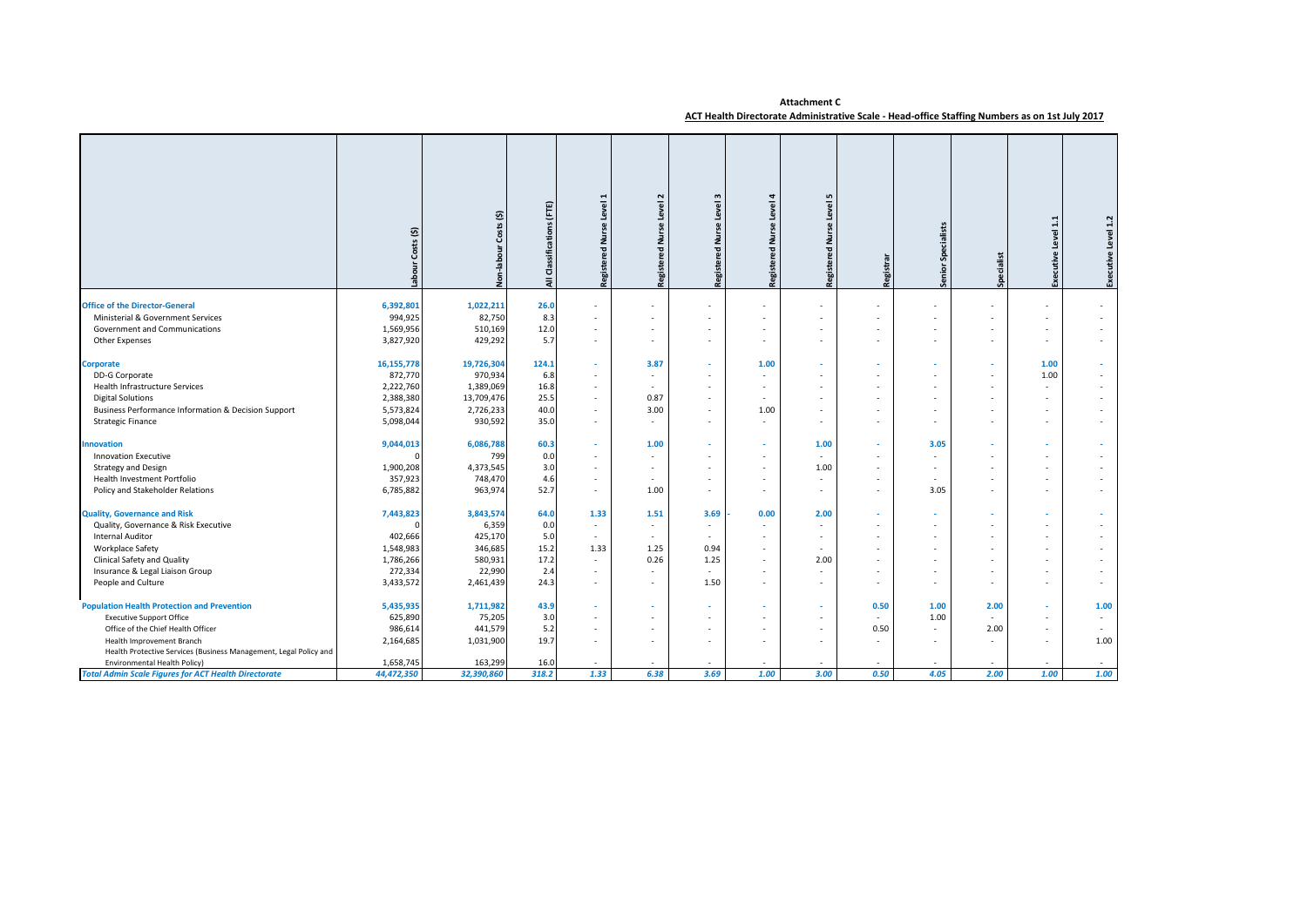| Executive Level 1.3 | Level 2.4<br>Executive   | 2.6<br>Level<br>Executive          | Level 3.7<br>Executive        | Level 3.8<br>Executive | 3.12<br>Level            | ASO Level 1                        | Level 2<br>ASO   | ASO Level 3      | $\overline{a}$<br>Level<br>ASO | 5<br>Level<br>ASO | ASO Level 6    | - Grade A<br>Senior Officer | $\blacksquare$<br>Grade<br>Officer<br>Senior | $\mathbf \sigma$<br><b>Grade</b><br>Officer<br>Senior <sup>(</sup> | PAO Level 1      | <b>Public Relations Adviser Class 1</b> | PAO Level 2 | <b>Public Relations Adviser Class 2</b> | PAO Level 3 |
|---------------------|--------------------------|------------------------------------|-------------------------------|------------------------|--------------------------|------------------------------------|------------------|------------------|--------------------------------|-------------------|----------------|-----------------------------|----------------------------------------------|--------------------------------------------------------------------|------------------|-----------------------------------------|-------------|-----------------------------------------|-------------|
|                     |                          | $\sim$                             | $\sim$                        | $\sim$                 | 1.42                     | $\sim$                             | $\sim$           | $1.00\,$         | $1.00\,$                       | 2.33              | 4.00           | 2.83                        | 2.00                                         | 3.42                                                               | 3.00             | $\sim$                                  | 3.00        | $\sim$                                  | 1.00        |
| $\sim$              | $\sim$                   | $\sim$                             | ٠                             | $\sim$                 | $\sim$                   | $\sim$                             | $\sim$           | $\sim$           | 1.00                           | 1.33              | 2.00           | 1.00                        | 1.00                                         | 2.00                                                               | $\sim$           | $\sim$                                  | $\sim$      | $\sim$                                  |             |
| $\sim$              | $\sim$                   | $\sim$                             | $\sim$                        | $\sim$                 | $\sim$                   | $\sim$                             | $\sim$           | $\sim$           | $\sim$                         | 1.00              | 1.00           | $\sim$                      | 1.00                                         | 1.00                                                               | 3.00             | $\sim$                                  | 3.00        | $\sim$                                  | 1.00        |
| $\sim$              | $\sim$                   | $\sim$                             | $\sim$                        | $\sim$                 | 1.42                     | $\sim$                             | $\sim$           | 1.00             | $\sim$                         | $\sim$            | 1.00           | 1.83                        | $\sim$                                       | 0.42                                                               | $\sim$           | $\sim$                                  | $\sim$      | $\sim$                                  | $\sim$      |
|                     |                          |                                    |                               |                        |                          |                                    |                  |                  |                                |                   |                |                             |                                              |                                                                    |                  |                                         |             |                                         |             |
| 1.00                | 2.00                     | 0.70                               | $\sim$<br>$\sim$              | 1.00<br>1.00           | $\sim$                   | $\sim$                             | $\sim$           | 2.73<br>0.73     | 3.60<br>0.50                   | 10.00<br>1.00     | 28.20          | 5.85                        | 22.70<br>2.00                                | 37.43<br>0.58                                                      | $\sim$<br>$\sim$ | ×.<br>×.                                | $\sim$      | $\sim$                                  |             |
| $\sim$<br>$\sim$    | $\sim$                   | $\sim$<br>0.70                     | $\sim$                        | $\sim$                 | $\sim$                   | $\overline{\phantom{a}}$<br>$\sim$ | $\sim$<br>$\sim$ | 2.00             | 0.10                           | 2.50              | $\sim$<br>1.10 | $\sim$<br>0.85              | 5.90                                         | 3.60                                                               | $\sim$           | $\sim$                                  | $\sim$      | $\overline{\phantom{a}}$                |             |
| 1.00                | $\overline{\phantom{a}}$ | $\sim$                             | ٠                             | $\sim$                 | $\sim$                   | $\sim$                             | $\sim$           | $\sim$           | 1.00                           | 2.50              | 5.10           | 1.00                        | 2.80                                         | 8.25                                                               | $\sim$           | ×.                                      | ٠           | $\sim$                                  |             |
| $\sim$              | 1.00                     | $\sim$                             | ٠                             | $\sim$                 | $\sim$                   | $\sim$                             | $\sim$           | $\sim$           | 1.00                           | $\sim$            | 17.00          | 1.00                        | 4.00                                         | 12.00                                                              | $\sim$           | $\sim$                                  | $\sim$      | $\sim$                                  |             |
| $\sim$              | 1.00                     | $\sim$                             | $\sim$                        | $\sim$                 | $\overline{\phantom{a}}$ | $\sim$                             | $\sim$           | $\sim$           | 1.00                           | 4.00              | 5.00           | 3.00                        | 8.00                                         | 13.00                                                              | $\sim$           | $\sim$                                  | $\sim$      | $\sim$                                  |             |
|                     |                          |                                    |                               |                        |                          |                                    |                  |                  |                                |                   |                |                             |                                              |                                                                    |                  |                                         |             |                                         |             |
| $\sim$              | 1.00                     | $\sim$                             | $\sim$                        | $\sim$                 | $\sim$                   | $\sim$                             | $\sim$           | $\sim$           | 2.00                           | 1.42              | 10.00          | 6.00                        | 8.20                                         | 26.60                                                              | $\sim$           | $\sim$                                  | $\sim$      | $\sim$                                  |             |
| $\sim$              |                          | . п.                               | $\sim$                        |                        |                          | $\sim$                             | $\sim$           | . п.             | $\sim$                         | $\sim$            | $\sim$         | $\sim$                      | $\sim$                                       | $\sim$                                                             | $\sim$           | ×.                                      | ×.          | $\sim$                                  |             |
|                     | $\sim$                   | $\sim$                             | ٠                             |                        |                          | $\sim$                             | $\sim$           | $\sim$           | $\sim$                         | $\sim$            | $\sim$         | 1.00                        | $\sim$                                       | 1.00                                                               | $\sim$           | ٠                                       | $\sim$      | $\sim$                                  |             |
| $\sim$              | $\sim$                   | $\sim$                             | ٠                             | $\sim$                 | $\overline{\phantom{a}}$ | $\overline{\phantom{a}}$           | $\sim$           | $\sim$           | $\sim$                         | $\sim$            | $\sim$         | 1.00                        | 1.60                                         | 2.00                                                               | $\sim$           | ×.                                      | ٠           | $\sim$                                  |             |
| $\sim$              | 1.00                     | $\sim$                             | $\sim$                        | $\sim$                 | $\sim$                   | $\sim$                             | $\sim$           | $\sim$           | 2.00                           | 1.42              | 10.00          | 4.00                        | 6.60                                         | 23.60                                                              | $\sim$           | $\sim$                                  | $\sim$      | $\sim$                                  |             |
| 1.00                | $\sim$                   | $\sim$                             | $\sim$                        | $\sim$                 | $\sim$                   | 2.67                               | 0.30             | 0.40             | 5.00                           | 5.00              | 11.22          | 5.00                        | 5.83                                         | 15.00                                                              | $\sim$           | $\sim$                                  | $\sim$      | $\sim$                                  |             |
| $\sim$              | $\sim$                   | $\sim$                             | $\sim$                        | $\sim$                 | $\sim$                   | $\sim$                             | $\sim$           | <b>Section</b>   | $\sim$                         | $\sim$            | $\sim$         | $\sim$                      | $\sim$                                       | $\sim$                                                             | $\sim$           | $\sim$                                  | $\sim$      | $\sim$                                  |             |
|                     |                          | $\sim$                             | ٠                             |                        |                          | $\overline{\phantom{a}}$           | $\sim$           | $\sim$           | 1.00                           | $1.00\,$          | 1.00           | $\sim$                      | 1.00                                         | 1.00                                                               | $\sim$           | ٠                                       |             |                                         |             |
| $\sim$              |                          | $\overline{\phantom{a}}$           | ٠                             |                        |                          | $\sim$                             | 0.30             | $\sim$           | $\sim$                         | $\sim$            | 3.65           | 1.00                        | $\sim$                                       | 4.00                                                               | $\sim$           | $\sim$                                  | $\sim$      | $\overline{\phantom{a}}$                |             |
| $\sim$              | $\sim$                   | $\sim$                             | ٠                             | $\sim$                 | $\sim$                   | $\sim$                             | $\sim$           | $\sim$           | 2.00                           | 2.00              | 2.82           | 1.00                        | 1.83                                         | 4.00                                                               | $\sim$           | $\sim$                                  | ٠           | $\sim$                                  |             |
| $\sim$              | $\sim$                   | . п.                               | ٠                             | <b>.</b>               | . .                      | $\sim$                             | $\sim$           | 0.40             | $\sim$                         | $\sim$            | $\sim$         | $\sim$                      | 1.00                                         | 1.00                                                               | $\sim$           | $\sim$                                  | $\sim$      | $\sim$                                  |             |
| 1.00                | $\sim$                   | $\sim$                             | $\sim$                        | $\sim$                 | $\overline{\phantom{a}}$ | 2.67                               | $\sim$           | $\sim$           | 2.00                           | 2.00              | 3.75           | 3.00                        | 2.00                                         | 5.00                                                               | $\sim$           | $\sim$                                  | $\sim$      | $\sim$                                  |             |
|                     |                          |                                    |                               |                        |                          |                                    |                  |                  |                                |                   |                |                             |                                              |                                                                    |                  |                                         |             |                                         |             |
| $\sim$              | $\sim$                   | $\sim$                             | $\sim$                        | $\sim$                 | $\sim$                   | $\sim$                             | $\sim$           | 1.00             | 1.81                           | 3.00              | 5.83           | 2.83                        | 6.17                                         | 10.58                                                              | $\sim$           | $\sim$                                  | $\sim$      | $\sim$                                  |             |
|                     |                          | $\sim$                             | $\sim$                        |                        |                          | $\sim$                             | $\sim$           | . п.             | $\sim$                         | 1.00              | $\sim$         | $\sim$                      | $1.00\,$                                     | $\sim$                                                             | $\sim$           | ×.                                      |             | . .                                     |             |
| $\sim$              |                          | $\overline{\phantom{a}}$<br>$\sim$ | ٠<br>$\overline{\phantom{a}}$ | $\sim$                 | $\sim$                   | $\sim$<br>$\sim$                   | $\sim$<br>$\sim$ | $\sim$<br>$\sim$ | $\sim$<br>1.81                 | $\sim$<br>$\sim$  | $\sim$<br>2.83 | $\sim$<br>1.83              | 1.00<br>2.17                                 | 1.71<br>6.87                                                       | $\sim$<br>$\sim$ | $\sim$<br>$\sim$                        | $\sim$<br>٠ |                                         |             |
|                     |                          |                                    |                               |                        |                          |                                    |                  |                  |                                |                   |                |                             |                                              |                                                                    |                  |                                         |             | $\sim$                                  |             |
|                     |                          | $\sim$                             | ٠                             | $\sim$                 | $\sim$                   | $\sim$                             | $\sim$           | 1.00             | $\sim$                         | 2.00              | 3.00           | 1.00                        | 2.00                                         | 2.00                                                               |                  | $\sim$                                  | $\sim$      | $\overline{\phantom{a}}$                |             |
| 2.00                | 3.00                     | 0.70                               | $\sim$                        | 1.00                   | 1.42                     | 2.67                               | 0.30             | 5.13             | 13.41                          | 21.75             | 59.25          | 22.51                       | 44.90                                        | 93.03                                                              | 3.00             | $\sim$                                  | 3.00        | $\sim$                                  | 1.00        |